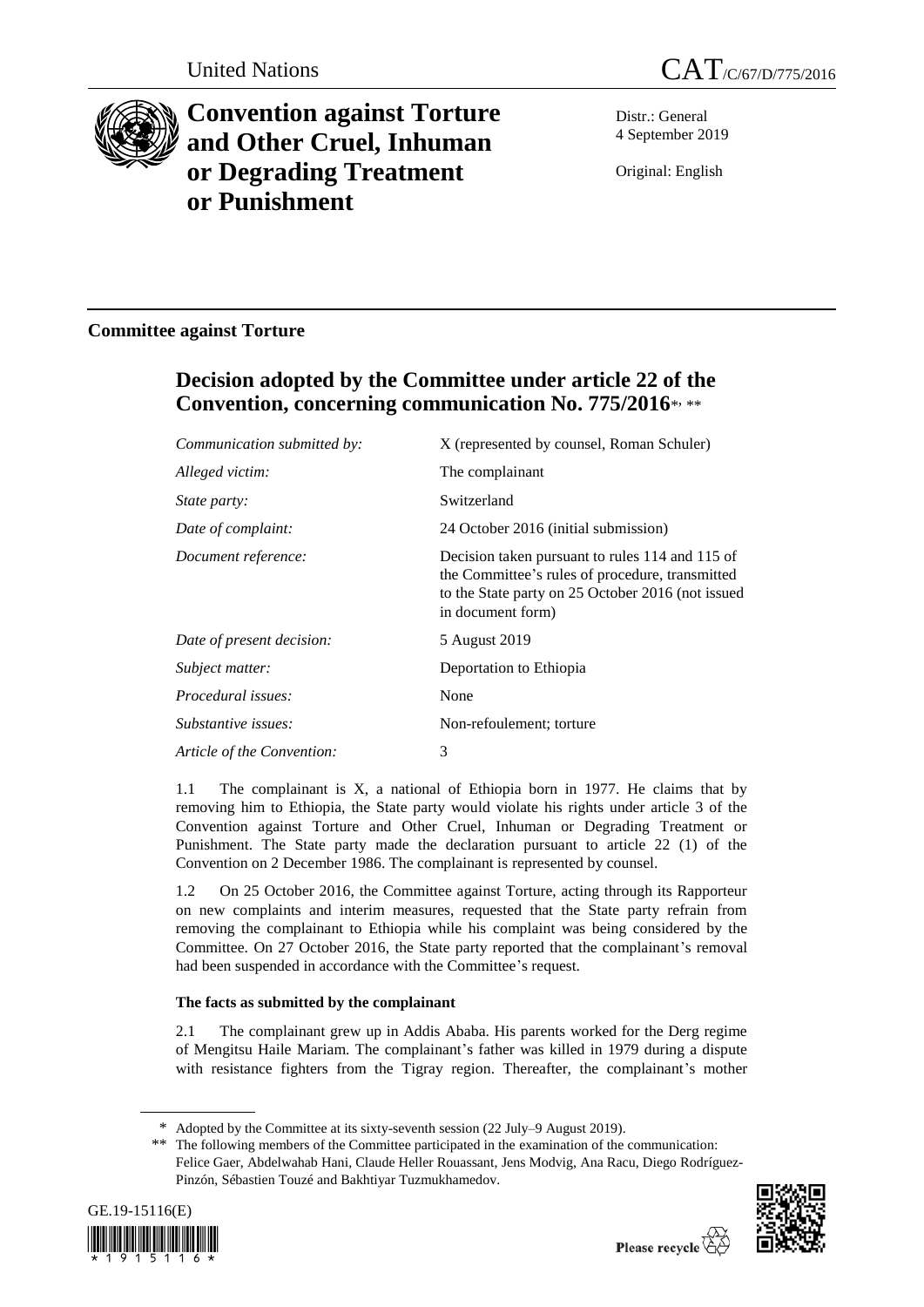worked for the secret service of the dictatorship. After the fall of the regime, in 1991, the complainant's mother was imprisoned for having worked for the dictatorship. She was tortured for many years in prison, where she died.

2.2 Holding the ruling regime responsible for his parents' death, the complainant became an active opponent of the regime. In 2005, he joined the Kinijit party. His role within the party was to mobilize young voters, recruit new members and distribute flyers. The Kinijit party prevailed in elections held in 2005, but the Government refused to accept the election results. In protest, the complainant threw stones at police officers and set cars on fire. Thereafter, he was persecuted and went into hiding.

2.3 In October 2006, the Ethiopian secret service located the complainant and imprisoned him, first in Maekelawi prison and then in Zone prison. While in prison, he was beaten and subjected to ill-treatment. The beatings left scars on his back. He was released in February 2007 for lack of evidence incriminating him.

2.4 In 2009, the Government banned the Kinijit party. The complainant became a member of the successor underground party, Ginbot 7, which had been founded in May 2008 by Berhanu Nega and Andargachew Tsege, former members of the Kinijit party. Ginbot 7 established a clandestine network of activists both in Ethiopia and abroad. Within Ginbot 7, the complainant resumed the role he had occupied in the Kinijit party. He was taken into police custody several times because of his affiliation with Ginbot 7, but he was released each time for lack of evidence. When his supervisor was imprisoned in 2013, the complainant decided to leave Ethiopia, fearing that his supervisor would be tortured and would reveal information about the complainant. Before leaving Ethiopia, the complainant told his wife to go into hiding with their two children.

2.5 On 26 or 27 May 2013, the complainant left Ethiopia by car, accompanied by a smuggler. They stayed in the Sudan for one month and then flew to Switzerland. On 28 June 2013, the complainant arrived in Switzerland and applied for asylum. On 8 July and 15 August 2013, he was interviewed by the then Federal Office for Migration, which was renamed the State Secretariat for Migration in 2015. On 3 November 2015, the State Secretariat denied the complainant's asylum application. On 14 January 2016, the Federal Administrative Court issued an interim decision rejecting the complainant's application for legal aid, on the ground that the appeal appeared prima facie to lack merit. On 30 August 2016, the Court denied the complainant's appeal. No further domestic remedies are available.

2.6 In Switzerland, the complainant has pursued his political activism against the Government of Ethiopia by participating in several events. On 20 November 2013, he participated in a demonstration in front of the Embassy of Saudi Arabia in Bern to protest against violence faced by Ethiopians in Saudi Arabia. On 7 August 2014 and 20 March 2015, he participated in protests in Geneva against the detention of the Secretary-General of Ginbot 7. During the latter protest, the complainant tore up a flag of the ruling Tigray People's Liberation Front party and marched in the front line of the demonstration, next to Afework Agedew, one of the leaders of Ginbot 7. On 3 October 2015, he attended the fifth anniversary celebration of Ethiopian Satellite Television and Radio (ESAT), which was considered by the Government of Ethiopia at the time as a propaganda outlet for dissident groups. During the celebration, the complainant was photographed with a well-known dissident priest. On 25 January 2016, the complainant participated in a protest in Geneva for global solidarity with the Oromos. A video recording of the rally posted on the Internet shows the complainant marching in the front line and kneeling down as if he were a prisoner. On 28 February 2016, he participated in a rally for Ginbot 7 and was photographed with Ephrem Madebo, the leader of Ginbot 7 in the United States of America. On 5 June 2016, the complainant attended a fundraising event for Ginbot 7 and was photographed standing at a lectern next to Mr. Nega. On 16 August 2016, the complainant participated in a public demonstration in Geneva to protest against the crackdown on opposition in Ethiopia. The complainant also provides regular monetary contributions to the Ethiopian Relief and Development Organization in Switzerland.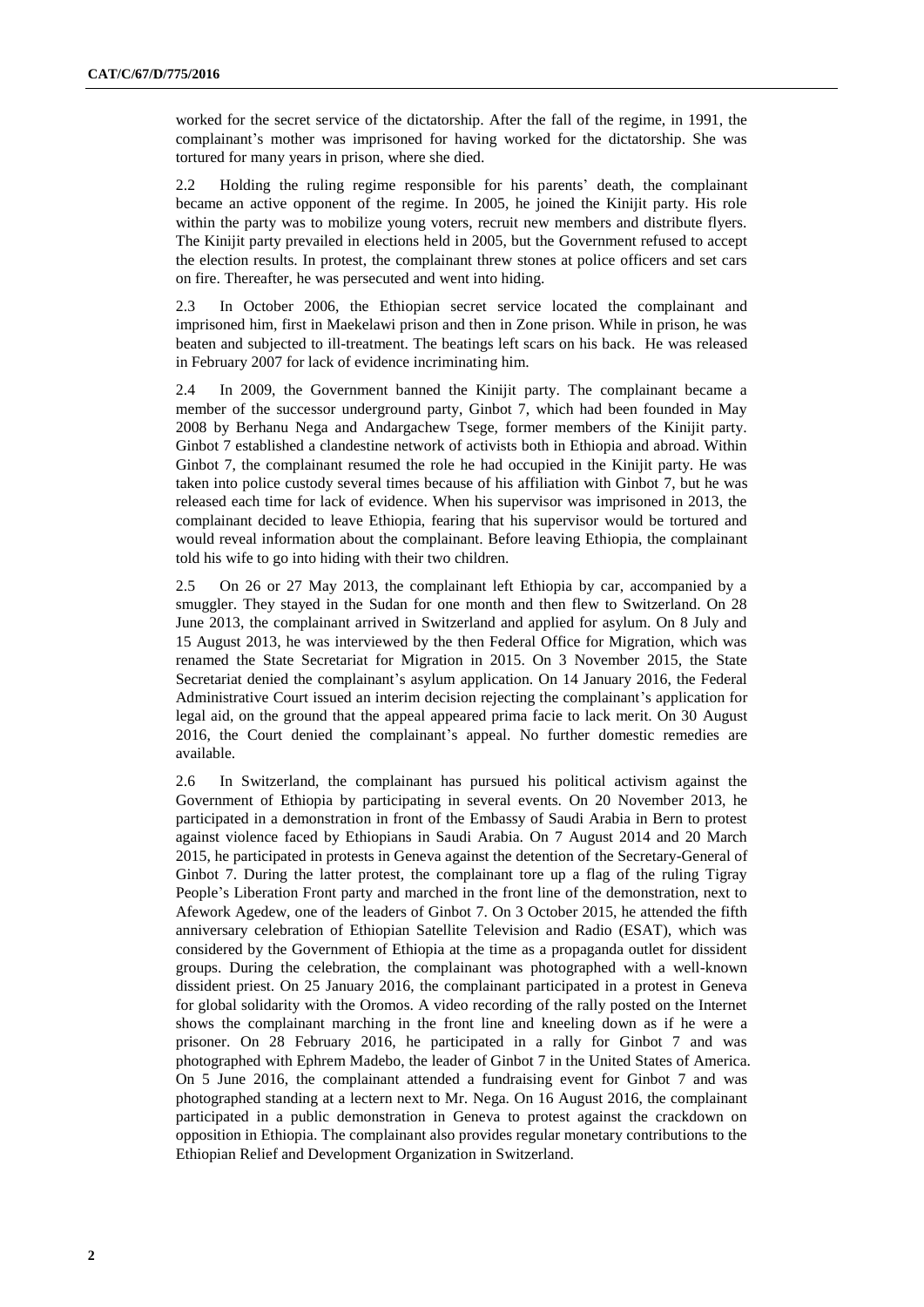#### **The complaint**

3.1 The complainant asserts that the State party would violate his rights by removing him to Ethiopia, where he would face a substantial risk of being subjected to torture or inhuman or degrading treatment. He claims that he would be arrested because of his dissident activities, most likely at the airport in Addis Ababa, and would be detained, tortured and interrogated by agents of the Ethiopian secret service. Because he was tortured in Ethiopia in the past, it is foreseeable that he would face a risk of being tortured there again.

3.2 In decisions issued in 2007, 2010, 2012 and 2016, the Federal Administrative Court noted that the Ethiopian authorities monitored the activities of the diaspora and that political activists thus identified might face arrest upon arrival in Ethiopia, unless they had clearly distanced themselves from their former political activities.

3.3 In its decision on the complainant's asylum application, the State Secretariat for Migration considered that he had not provided detailed answers concerning his political activities and that there were factual discrepancies in his account of relevant events. Moreover, the Secretariat did not find the complainant's account of imprisonment credible. The Federal Administrative Court considered that the complainant did not have a sufficiently high profile to attract the attention of the Ethiopian authorities.

3.4 However, the complainant had informed both the State Secretariat for Migration and the Federal Administrative Court about the torture that he had endured during his imprisonment. He had also provided photographs of the scars on his back. The shape of those scars clearly indicates that the injuries were inflicted by whiplash. Yet, instead of ordering a medical examination, the Court merely stated that the cause of the scars was unknown, and that the photographs did not prove that he had been persecuted. This failure to adequately examine the complainant's claim that he had been tortured in the past demonstrates that the Swiss authorities did not properly assess the risk of torture that he would face upon return to Ethiopia.<sup>1</sup> The complainant does not have the means to undergo a medical examination at his own expense.

3.5 Although the complainant stated during his asylum interview that he had been tortured, his interviewer did not ask any follow-up questions and, instead, changed the subject. The complainant stated that he had been imprisoned and tortured in 2006 and 2007. In response, the interviewed asked him whether there had been any other important, memorable events, apart from the imprisonment. Nor was the complainant asked further questions about the other times when he was taken into police custody.

3.6 The Federal Administrative Court also disregarded a letter issued on 20 November 2015 by a branch of Ginbot 7 in the United States. It is stated in that letter, inter alia, that the complainant is a member of the Ginbot Movement for Justice Freedom and Democracy; that he is actively engaged in the activities of the movement for prevalence of democracy in Ethiopia; and that Ginbot 7 has no doubt that, if Switzerland were to force him to return to Ethiopia, he would gravely suffer in the hands of the agents of the repressive regime that has been spending millions of dollars spying on individuals who have any sympathy for or affiliation with Ginbot 7 organization. It is also stated in the same letter that members of Ginbot 7 are vulnerable and require protection from systematic persecution by the Government of Ethiopia, which uses espionage to observe dissident Ethiopians living abroad. The complainant maintains that, although the Ginbot 7 branch in the United States only provides such letters to long-standing party members and not to mere sympathizers of the movement, the Court did not take into account this crucial piece of evidence in its decision on the complainant's appeal.

3.7 Any adverse inferences drawn from discrepancies between the complainant's statements during the screening interview and the substantive asylum interview must be viewed with caution, because applicants are instructed to keep their explanations brief

<sup>&</sup>lt;sup>1</sup> The complainant cites *Ali Fadel v. Switzerland* (CAT/C/53/D/450/2011), para. 7.6.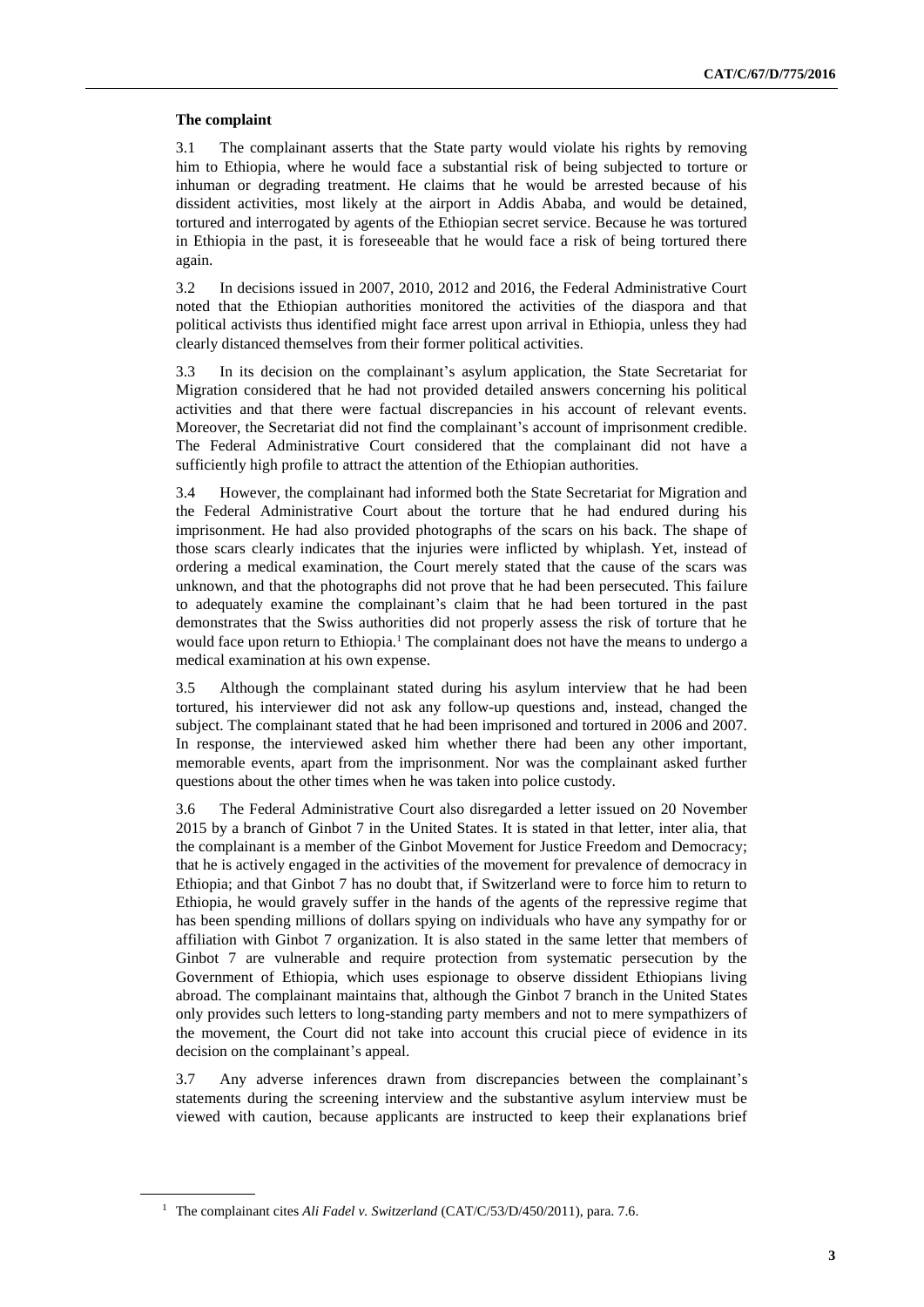during the former interview.<sup>2</sup> In any case, the complainant presented a detailed, consistent and credible account of his political activities in Ethiopia and of his arrest, detention and subsequent persecution. He also provided evidence demonstrating that he had a sufficiently high profile as a result of political activities carried out in Switzerland, to attract the attention of the Ethiopian authorities.

3.8 While the Swiss authorities drew adverse inferences from the fact that the complainant had remained in Ethiopia after his release from prison and had travelled to Thailand several times for business purposes, those circumstances do not negatively affect his credibility concerning his imprisonment and persecution. The complainant remained in Ethiopia because he was politically active and wanted to see changes occur in his homeland. He stated several times during his asylum interviews that he had not wanted to leave Ethiopia, despite having encountered problems with the authorities on several occasions. He only left Ethiopia after the arrest of his supervisor, fearing future persecution.

3.9 Contrary to the finding of the State Secretariat for Migration, the complainant did not make vague statements about the source of his problems in Ethiopia. He clearly stated that, in 2005, he had participated in protests against the Government by throwing stones at police officers and setting cars on fire. He also stated that he felt that the Government was responsible for his parents' death. Although he had been a sympathizer of the opposition since his mother's death in 1991, his active fight against the regime had only begun in 2005.

3.10 While the Swiss authorities considered that the complainant had not adequately described the organization and structure of the Kinijit party, the complainant explained in a statement to the Federal Administrative Court that he had not understood the question asked on that point during his asylum interview. The complainant had, however, provided to the interviewer some information about the origins and goals of the party, as well as the names of party leaders.

3.11 Although the Swiss authorities considered that it was not credible that the complainant lacked contacts within Ginbot 7, he had stated twice that his having been in contact only with his supervisor in Ginbot 7 and never having met the other members of his group was standard practice within Ginbot 7, which has a hierarchical structure.

3.12 Finally, the State Secretariat for Migration erroneously considered that the complainant had provided contradictory statements regarding the reason for his departure. Although the complainant had alternately stated during the screening interview that he had left Ethiopia because his supervisor and his friend had been imprisoned, he was in fact referring to the same person.

3.13 Several non-governmental organizations have reported that the Ethiopian authorities have declared Ginbot 7 to be a terrorist organization and that members of dissident groups are surveilled and targeted by the authorities.<sup>3</sup> According to the Department of State of the United States, many leaders of the opposition party have been mistreated while in custody.<sup>4</sup> LandInfo states in a report that, in 2009, many members of Ginbot 7 were arrested under an antiterrorism law and that five of them were sentenced to death.<sup>5</sup> The complainant asserts that, on 30 June 2014, the Secretary-General of Ginbot 7, Mr. Tsege, was detained in Yemen and extradited to Ethiopia, where he was drugged and tortured by agents of the Ethiopian secret service.<sup>6</sup> The situation in Ethiopia has become increasingly unstable since August 2016, when at least 100 people were killed during political protests. These reports

<sup>2</sup> The complainant cites European Court of Human Rights, *M.A. v. Switzerland*, Application No. 52589/13, Judgment, 18 November 2014, para. 60.

<sup>3</sup> The complainant cites, inter alia, Amnesty International, "Dismantling dissent: intensified crackdown on free speech in Ethiopia" (December 2011); and Freedom House, "Ethiopia, Freedom of the Press 2016", September 2016.

<sup>4</sup> The complainant cites United States Department of State, "2009 country reports on human rights practices: Ethiopia", 11 March 2010.

<sup>5</sup> The complainant cites LandInfo, Country of Origin Information Centre, "Ethiopia: the Ginbot 7 party" (August 2012), p. 8.

<sup>6</sup> The complainant cites, inter alia, BBC News, "Ethiopia PM Hailemariam defends Andargachew Tsige arrest", 11 July 2014.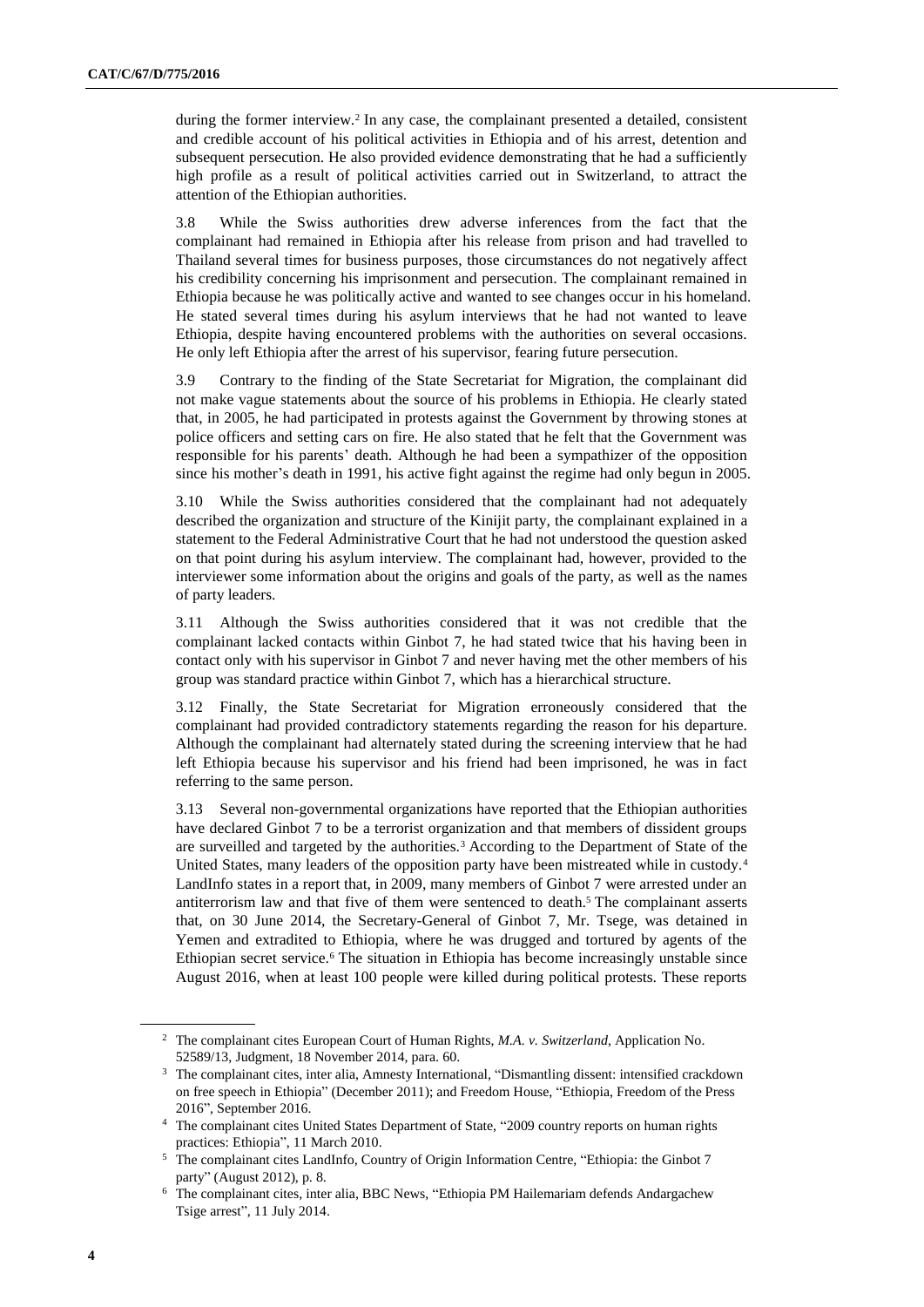demonstrate that dissident opinions are harshly repressed in Ethiopia and that the complainant faces a real risk of irreparable harm if returned to the country.

#### **State party's observations on the merits**

4.1 In its observations dated 25 April 2017, the State party recognizes that the human rights situation in Ethiopia is worrying in many respects. However, this situation does not in and of itself suffice to establish that the complainant would be at risk of being subjected to torture upon return to Ethiopia. The complainant has not provided evidence to establish such a risk.

4.2 Any past torture endured by the complainant should be considered in assessing the risk of torture that he would face if returned to Ethiopia. However, the complainant's allegations concerning the ill-treatment that he suffered are not plausible. First, during asylum proceedings, his description of his political activities was very vague and contradictory. As a result, his allegation that he was detained as a result of those activities is also not credible. The complainant's allegations concerning his detention are contradicted by the fact that, according to his claims during asylum proceedings, he remained in Ethiopia for six years after having been freed without being harassed by the authorities again. Moreover, he claimed to have left Ethiopia several times in 2011 with a valid passport and to have returned to the country without encountering problems with the authorities. Because the origin of the scars on his back is not known, and because his allegations are not credible, the scars do not constitute evidence in support of his claims.

4.3 The State party's authorities did not order a medical examination for signs of torture because the complainant's account was manifestly ill founded and incoherent. According to the jurisprudence of the national authorities, asylum seekers must participate in establishing the facts and, in this case, the complainant did not present a medical report supporting his claims. The complainant is represented by a lawyer and is enrolled in a mandatory health insurance policy. He therefore had the opportunity to present a medical report to the Swiss authorities.

4.4 The complainant's claim that he did not have the opportunity to comment in detail on the ill-treatment that he allegedly suffered is incorrect. After the portion of the asylum interview referred to by the complainant, the interviewer returned to the subject of the complainant's detention and asked him several questions on this topic. At the end of the hearing, the interviewer expressly invited the complainant to complete his narrative. Moreover, if the complainant believed that he had been unable to provide sufficient detail during the interview, he had the opportunity to do so both in his appeal before the Federal Administrative Court and in the present communication, but he did not take it. His narrative is brief, and he does not attempt to describe the ill-treatment that he allegedly endured or the surrounding circumstances.

4.5 Whereas the complainant claims to have been arrested several times following his release from prison in 2007, he stated during asylum proceedings that he no longer feared the authorities after his release because they did not know where he was hiding. This is a clear inconsistency concerning an essential aspect of the author's claims.

4.6 The complainant's description of his political activities in Ethiopia was vague and evasive. When asked to specify the activities that he had conducted for the Kinijit party, the complainant explained that he had participated in numerous demonstrations, mobilized young supporters and led different activities. Such a description is superficial. When asked to describe the structure of the Kinijit party, the complainant initially responded that, when the party was established by Ethiopians living in the United States, he did not know anything about it. Despite being asked several questions on that topic, the complainant was not able to provide a concrete response. He merely stated, when asked about the structure of the party, that an election would take place after the official members arrived from the United States. These imprecise and evasive responses give the strong impression that the complainant did not experience the political activities that he described. While he named the leaders of the party, he was not able to provide a substantive description of the party's structure or of its activities.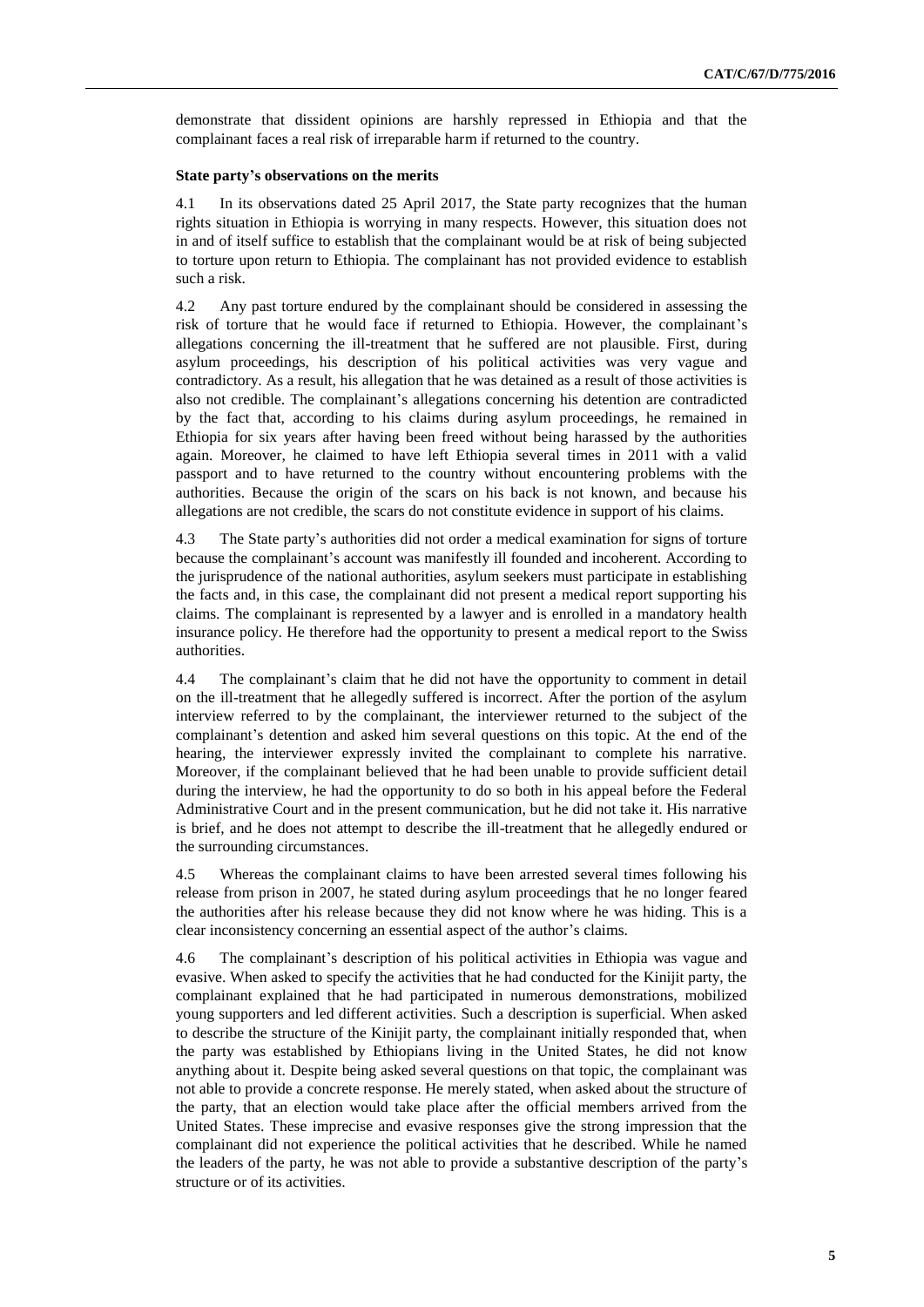4.7 Regarding the complainant's activities for Ginbot 7, the complainant initially claimed to have met members of his group and carried out activities with them. During his second asylum interview, however, he claimed to have had contact with only one member of Ginbot 7. When asked about this apparent contradiction, the complainant explained that he had been misunderstood during the first asylum interview. However, this explanation is not convincing, given that the complainant expressly stated during the first interview that he had acted with his group in Ginbot 7.

4.8 With respect to his political activities in Switzerland, the State party acknowledges that the Ethiopian authorities have recently increased surveillance of political opponents living abroad. However, those authorities focus their attention on individuals who, beyond participating in low-profile political protests abroad, occupy functions or conduct activities indicating that they are serious, potentially dangerous opponents to the regime. The complainant does not, however, fall into that category of dissidents. His participation in protests in Switzerland constitutes marginal activism and does not indicate that he would be considered by the Ethiopian regime as a serious and potentially dangerous opponent. The photographs that he provided of his participation in protests in Switzerland do not show him in a prominent position and do not provide evidence that he engaged in exposed, personal activism. Apart from the participation in those events and his alleged membership in Ginbot 7, the documents that he provided do not demonstrate that he engaged in any particular political activity. The letter that the complainant provided stating that he is a member of Ginbot 7 is a copy; the complainant did not provide the original document and thus did not prove his membership.

4.9 The complainant referred to jurisprudence of the Federal Administrative Court issued in 2016, noting the increased repression and surveillance of Ethiopian activists belonging to the opposition and living abroad. However, the case at issue in that decision was not comparable to the complainant's case. In the case decided in 2016, the complainant had plausibly demonstrated that he would attract the attention of the Ethiopian authorities as a result of his political activities in Ethiopia prior to his departure. This is not the case in the present communication.

4.10 Throughout the two asylum interviews, the complainant expressed himself in a very superficial and often evasive manner. When asked to describe the persecution that he had endured, he initially stated that his problems had begun in 2004 or 2005, but was unable to specify the problems in question. Invited to describe how his problems had begun, he merely stated that, without being a member of the ruling party, it was not possible to attend school or university, and that approval of the regime was required in order to obtain a work permit. When asked to explain why he stated that his problems had started in 2004 or 2005, the complainant responded that he had become a dissident because he had lost his parents to the regime. This statement does not explain why his problems began in 2004 or 2005, because, as the complainant stated during his first asylum interview, his parents died in 1979 and 1995, respectively. When invited to describe the problems in question, the complainant claimed to have thrown stones and set cars and buses on fire. The interviewer repeated the question concerning the problems that he had encountered. The complainant responded that the elections had started. The interviewer again repeated the same question. The complainant then responded that he hated the political situation, which had caused his parents' death, and wanted to overturn the regime. It is clear that the complainant was not capable of answering the questions about the problems that he claimed to have encountered.

4.11 Beyond the aforementioned contradictions, the complainant's account of the arrest of his supervisor was also contradictory. During his first interview, he claimed that one of his friends had been arrested and had disappeared. The complainant claimed that his friend had been beaten in detention and had revealed secrets of their organization. When his supervisor was later arrested, the complainant decided to flee Ethiopia. However, during the second interview, the complainant only stated that one person had been arrested. When asked about this contradiction, the complainant stated that he was not speaking about himself. This appears to have been an attempt to evade the question. The interviewer then repeated the question, asking who exactly had been arrested. The complainant responded that a work colleague had also been detained. Invited to clarify this statement, he added that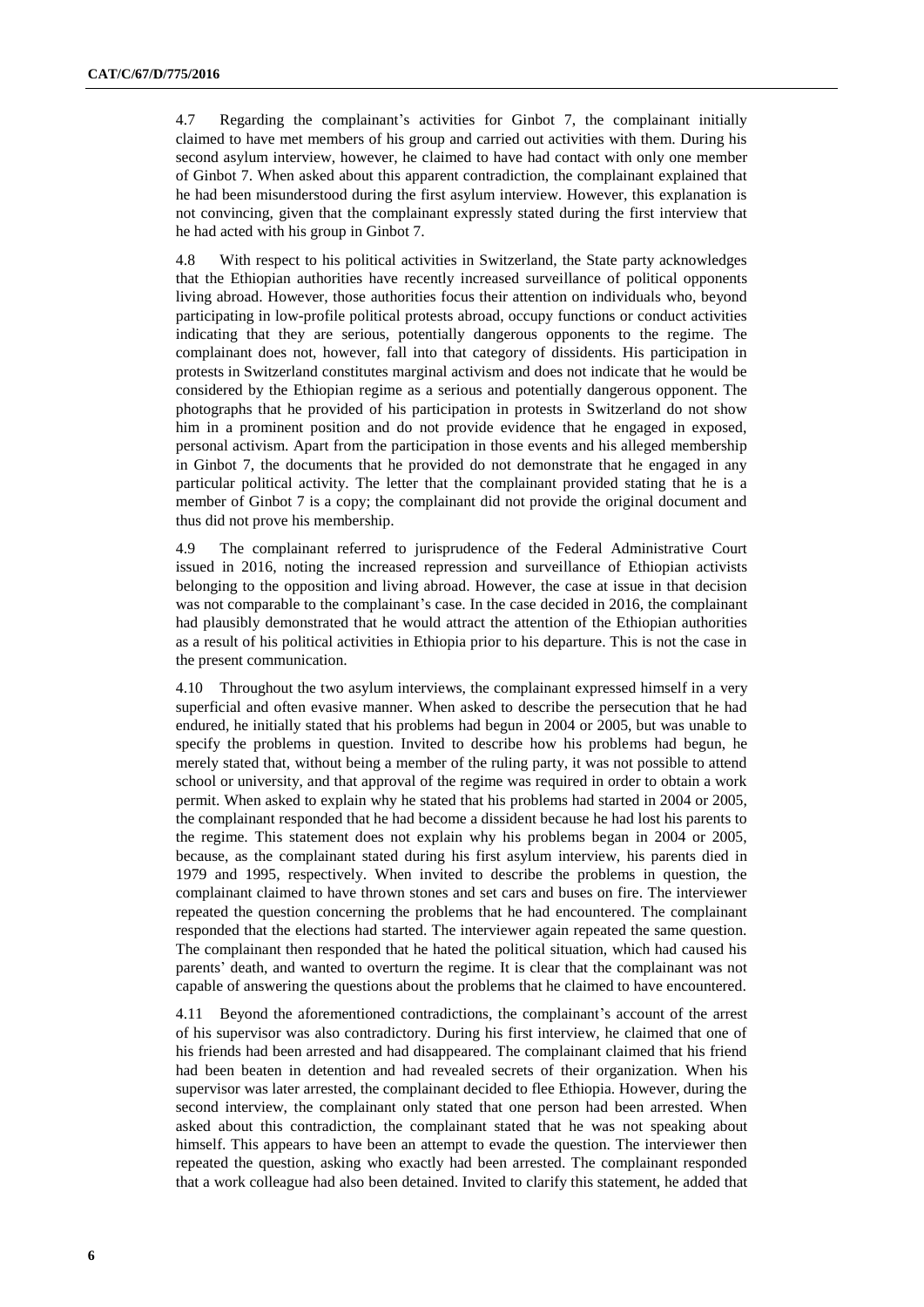he had learned about that arrest and left the country. These statements are clearly not credible.

4.12 Similarly, the complainant's statements regarding his family are unconvincing. The complainant was unable to provide information about his wife and children. He stated that, before leaving Ethiopia, he had told his wife to go into hiding and did not know how to contact her thereafter. He was not able to provide any additional details about this. When invited to describe the discussions that he had had with his wife before his departure from Ethiopia, he evaded the question and stated that, at the time, he wanted to save his life and leave Ethiopia as soon as possible. All that he told his wife was that she had to go into hiding. These statements are evasive and not convincing. It is also implausible that the complainant had no idea how to contact his wife.

4.13 The complainant was unable to describe the car trip that he had taken from Addis Ababa to Khartoum, apart from describing a night spent in Gonder, Ethiopia, and his crossing the border on foot. He was also unable to provide any details about the flight that he had taken from Khartoum to Switzerland. He provided to the Swiss authorities an identity card issued on 5 August 2013, after his departure from Ethiopia. He claimed that he had left the card in a video store before leaving Ethiopia, and that friends had gone to look for it there. When invited to clarify these assertions, he responded with very confusing statements.

4.14 In view of the foregoing, there are no grounds for concluding that removing the complainant to Ethiopia would constitute a violation of the State party's obligations under article 3 of the Convention.

#### **Complainants' comments on the State party's observations on the merits**

5.1 In comments dated 7 June 2017, 25 January and 8 June 2018 and 20 March 2019, the complainant stated that, with financial assistance, he had been able to undergo a medical examination for signs of torture. He provides a report dated 10 May 2017 issued by a general practitioner, in which it is stated that the complainant was examined on 2 May 2017. It is also stated in the report that the complainant alleged to have been tortured by being "hit with a butt on the head" and by being hit repeatedly on his back with electric cables. It is also noted that: "one can see 10 restiform scars, which are crossways to the spine and between 10 and 15 cm long. The scars lay between the lower and the middle thoracic spine and are currently not irritated. In addition, there is a small scar at the end of the left shoulder blade as well as a long scar on the left side of the front which stems from the blow with the butt. At the end of the consultation, [the complainant] credibly told that the tortures of 2006 still affect and burden him a lot and that he would like to take care of his wife and children. The specified scars match the description given by [the complainant]. The described back pain cannot be objectified." The report also contains a diagnosis of post-traumatic stress disorder. The complainant maintains that the report substantiates his claims of having been subjected to torture.

5.2 The complainant also provides a second medical report, dated 14 December 2017, and a translation. He asserts that the doctor who prepared the report was a long-time consultant at the Swiss Red Cross for victims of torture and, therefore, an expert in examining signs of torture. According to the translated report, the doctor observed eight curved, palpable and reddish scars between the lower thoracic vertebrae and the sacrum, centred above the spine, of approximately 4 to 6 cm in length and of a maximum width of 5 mm. He concluded that the scars were consistent with a "typical scar pattern after strikes with a cable" and with the complainant's account that he had been "tortured by strikes with electric cables" in 2007. The complainant reiterates that the Swiss authorities did not fulfil their duty to ascertain all the relevant facts, including by ordering a medical examination for signs of torture.

5.3 In response to the State party's assertions regarding the complainant's decision to stay in Ethiopia for six years after his release from detention, the complainant maintains that he was not detected by the authorities during that time because he was in hiding and changed his place of residence several times. He carried out his political activities in secret, so that the regime could not find him. This also explains why the complainant was able to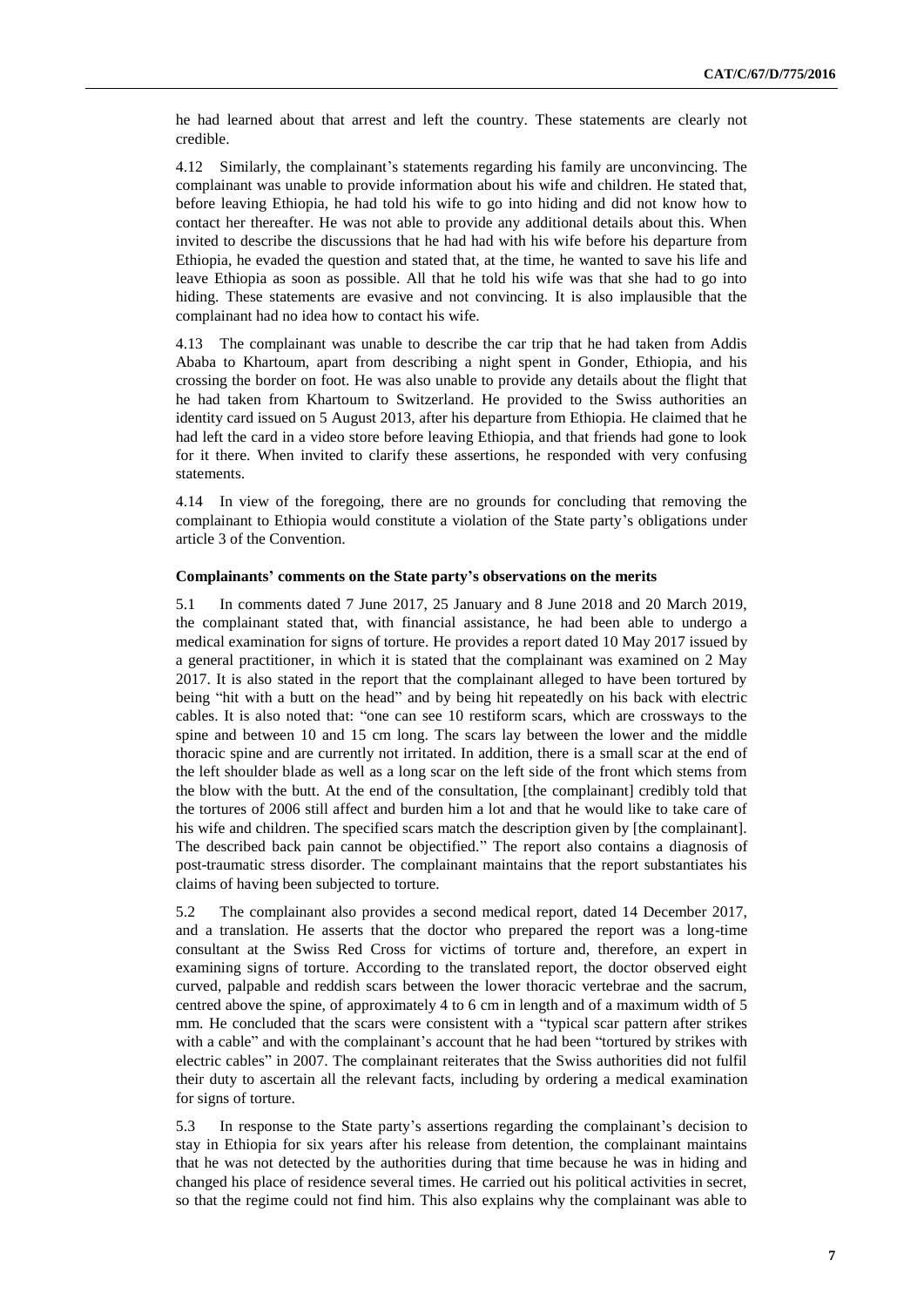leave and return to Ethiopia safely several times in 2011. It was only when the head of his group was arrested the same year that the complainant began to fear persecution. Prior to that, the authorities had no evidence against him.

5.4 The complainant contests the State party's claims that his answers during the asylum interviews lacked sufficient detail. His account of the torture that he endured was detailed, and it was the duty of the Swiss authorities to ask additional questions if they considered his responses to be too brief. In contrast, the authorities did not ask specific questions, but often changed the subject during crucial moments. The complainant also described his political activities in Ethiopia several times but was not asked to provide additional details. Thus, he cannot be criticized for having provided evasive or vague answers on this subject. He provided fairly precise answers concerning the organization of Ginbot 7 and was not able to be more specific because information on the internal organization of the party was not provided to ordinary members such as the complainant. The complainant did not contradict himself; he explained several times that he was an activist and member of Ginbot 7 but did not have direct contact with its head. Ginbot 7 has adopted a hierarchical structure in order to protect its members.

5.5 In response to the State party's comment that the letter attesting to the complainant's membership in Ginbot 7 is merely a copy, the complainant provides a separate, original letter, issued on 11 June 2017 by a representative of the Ginbot 7 branch in the United States.<sup>7</sup> The representative reiterates that the complainant is a member of Ginbot 7 and is actively engaged in such tasks as attending meetings and demonstrations, fundraising and making financial contributions.

5.6 The complainant claims to have intensified his political activities in Switzerland and asserts that such activities have been so frequent and significant that they have undoubtedly attracted the attention of the Ethiopian authorities. The complainant's tasks within Ginbot 7 include ensuring security, recruiting new members, inviting members to political events, replacing the head of the cantonal party during monthly meetings, participating in discussions and distributing flyers. The complainant has also signed an online petition concerning a legislative bill in the United States supporting the democratization of Ethiopia.

5.7 The complainant provides a letter dated 26 January 2017 from the Secretary of the Ethiopian Human Rights and Democracy Task Force in Switzerland, in which the latter states that the complainant has been an active member since 2015 and has been involved in the holding of various public events. Specifically, on 11 February 2017, he participated in a fundraising meeting for Ginbot 7 and the Ethiopian Human Rights and Democracy Task Force in Fribourg, Switzerland. On 11 February 2017, he also helped to organize a live discussion by Skype with Mr. Nega concerning the current situation in Ethiopia. The complainant arranged for bus transportation, called meeting participants and helped to ensure security during the discussion.

5.8 On 6 May 2017, the complainant appeared at an annual conference held by the Ambassador of Ethiopia to Switzerland at the Ambassador's residence, in Geneva. The purpose of the meeting was to discuss current political issues in Ethiopia, and the Ambassador invited regional representatives of the Tigray People's Liberation Front to attend. While the event was officially open to all Ethiopians, it was made clear that only government supporters were welcome. A group of dissidents, including the complainant, were physically forced to leave the meeting room. Three persons were injured during the disturbance, and the conference coordinators called the police. The police questioned the complainant and eight other dissidents and asked them to provide their personal details and identity documents. The complainant does not know whether the members of the Tigray People's Liberation Front filed a criminal complaint against him following this incident.<sup>8</sup> The complainant was interviewed on the ESAT radio station on 8 May 2017 in connection with the incident. This Amharic-language interview is available on the Internet, and the complainant provides a transcript of it.

<sup>7</sup> The complainant also provides the envelope, postmarked in the United States of America on 27 December 2017, that accompanied the letter.

<sup>&</sup>lt;sup>8</sup> The complainant provides three photographs allegedly taken at the conference.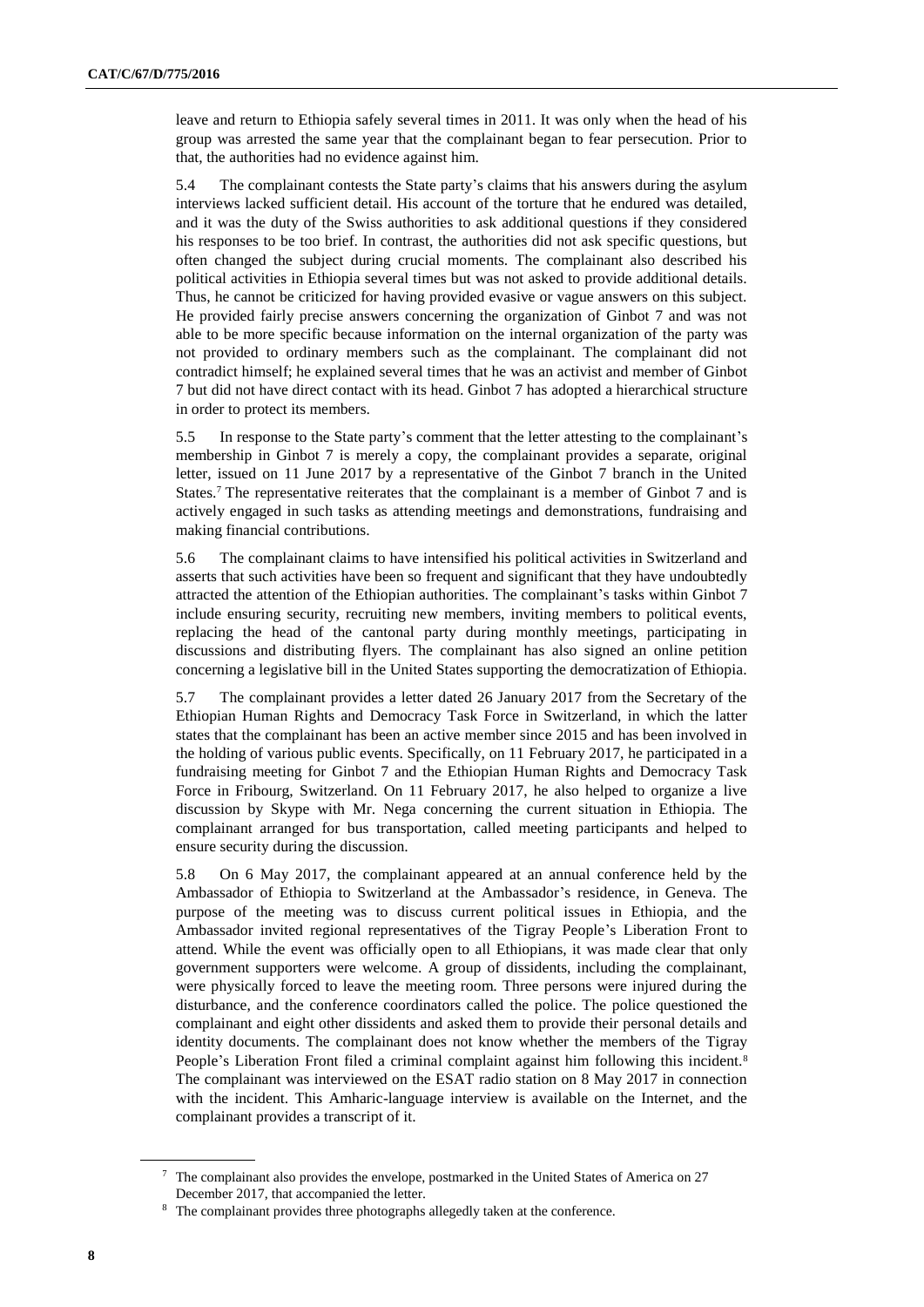5.9 In response to the State party's assertion that the complainant cannot be seen in the video recording of the conference at the Ambassador's residence, the complainant states that he requested a report from the Geneva police in order to establish his presence at that event. He provides the report, dated 28 January 2019, which states that the police were called by a representative of the Consulate of Ethiopia. The complainant was checked for identification, identified by name and escorted from the Consulate to the train station. The complainant also provides another video recording showing him in front of the Consulate on 6 May 2017.

5.10 Because the complainant was identified by staff of the Consulate of Ethiopia as an opponent of the Government of Ethiopia, the Government would not consider him a lowprofile dissident, as the State party claims. Under article 241 of the Ethiopian Criminal Code, attacking the political territorial integrity of the State is a crime punishable by 10 to 25 years of imprisonment. The complainant cannot expect to be granted amnesty in such a serious situation, even if the political situation in Ethiopia changed in 2018.

5.11 On 22 May 2017, the complainant helped to organize and coordinate a demonstration held in Geneva in front of the United Nations. The protestors opposed the candidacy of Tedros Adhanom for the position of Director General of the World Health Organization, claiming that he was responsible for the deaths of many innocent Ethiopians.<sup>9</sup> Videos of the demonstration have been posted on Facebook. After the event, the complainant was interviewed for approximately 10 minutes by the Swiss radio station Kanal K, a local station in the canton of Aargau. An Amharic-language recording of the interview could be provided upon request.

5.12 On 18 June 2017, the complainant and Mr. Nega attended a Ginbot 7 meeting in Bern. The complainant was in charge of security and wore an orange vest to identify himself. He provides a photo allegedly showing him and Mr. Nega. On 4 November 2017, the complainant attended the ESAT annual party, in Basel, Switzerland, and provides a photo allegedly showing him next to a journalist.

5.13 Moreover, in a ruling on a separate case issued on 30 January 2019, the Federal Administrative Court granted asylum to an Ethiopian complainant, concluding that, despite positive developments in Ethiopia, the extent to which the reform processes initiated by the new Prime Minister would be sustainable was currently not foreseeable and that it was by no means certain that the human rights situation and, thus, the treatment of political opponents and politically active exiled persons in Ethiopia had improved in the long-term.<sup>10</sup> The facts of the present case are similar. Both complainants were members of the opposition who were imprisoned and tortured before leaving Ethiopia and who appeared on ESAT while in Switzerland. Thus, the complainant still faces a threat of persecution in Ethiopia.

#### **Additional observations by the State party**

6.1 In further observations dated 27 November 2017, 15 February 2018 and 7 March 2019, respectively, the State party considered that the first medical report provided by the complainant merely indicated that the complainant had experienced trauma, but did not establish the circumstances of those traumatic events. Trauma is not necessarily caused by acts of torture of ill-treatment. While the complainant's scars are noted in the first report, indicia of torture can only be established by specialists in forensic medicine. The doctor who authored the first report is a general practitioner and not a specialist or a psychiatrist; thus, the report has limited probative value. The State party reiterates its position concerning the superfluity of performing a medical examination during asylum proceedings in the light of the inconsistencies in the complainant's narrative. Moreover, even if the scars in question resulted from wounds inflicted by individuals, this would not suffice to indicate proof of ill-treatment by State actors or quasi-State actors. The second medical report submitted only establishes that the complainant endured ill-treatment at an unspecified

<sup>&</sup>lt;sup>9</sup> The complainant provides photographs allegedly showing him in front of the protestors.

<sup>&</sup>lt;sup>10</sup> The complainant cites Federal Administrative Court, decisions D-6079/2015 and D-6086/2015, 30 January 2019, para. 7.6.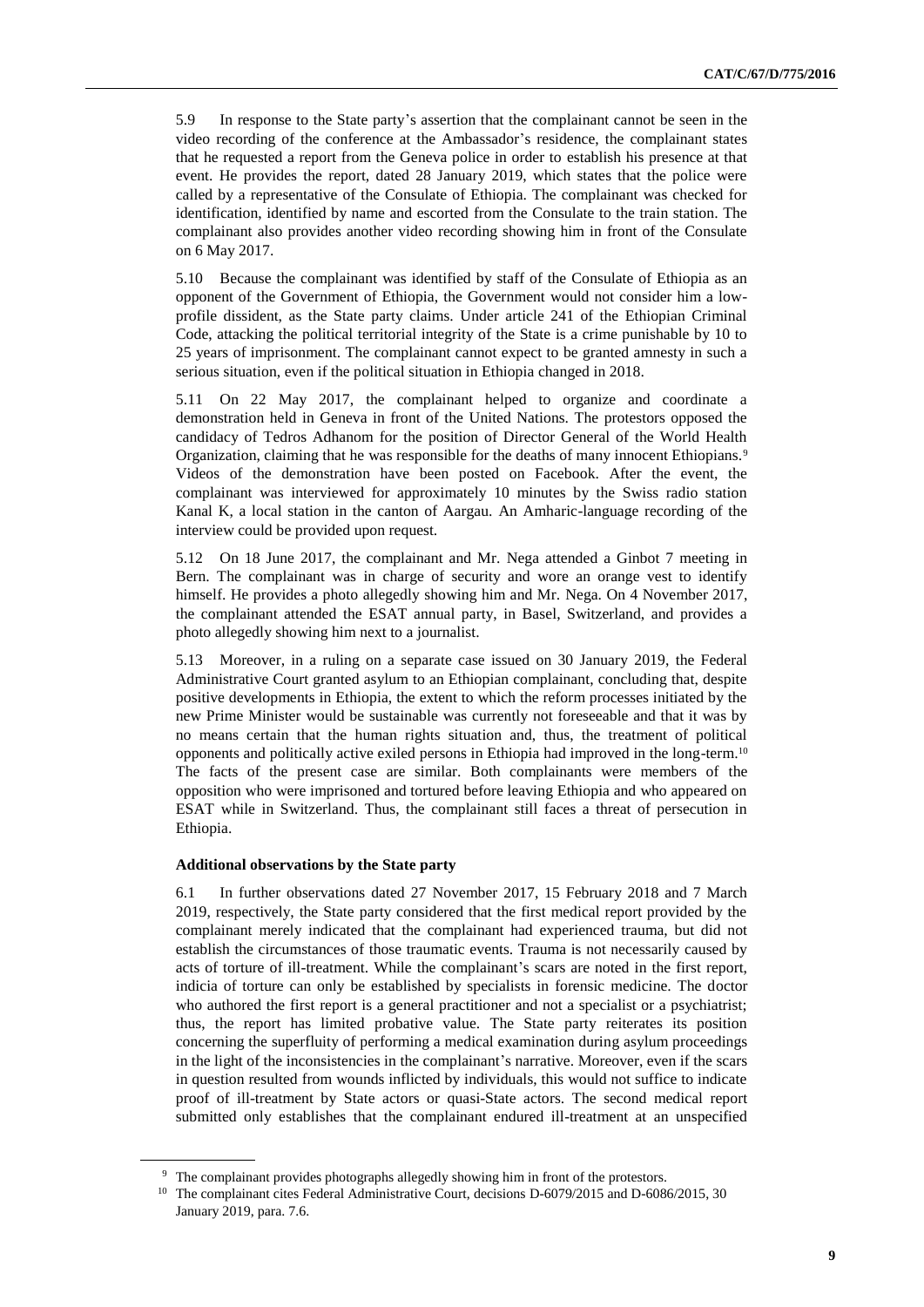moment in time. It does not establish that the ill-treatment was inflicted upon him by the Ethiopian authorities. Nor does the diagnosis of post-traumatic stress disorder establish that the complainant was subjected to ill-treatment.

6.2 The State party reiterates that the complainant was able to remain safely in Ethiopia for six years after his alleged detention and torture in 2006 and 2007 and that he left Ethiopia in 2011 several times but chose to return to it. In view of those circumstances, there is no reason to conclude that the complainant would run a risk of being tortured in Ethiopia.

6.3 While the complainant mentions several political activities that he has recently engaged in in Switzerland, these activities do not in and of themselves justify a wellfounded fear of persecution in Ethiopia. The State party reiterates that the complainant has not demonstrated "particularly exposed political activities" justifying a finding that he may have attracted the attention of the Ethiopian authorities and be perceived as a concrete danger for the current regime. The letter provided by the Ethiopian Human Rights and Democracy Task Force is a letter of convenience and does not, even considered in conjunction with the photographs, demonstrate an "exposed" type of political engagement. The complainant's alleged participation in meetings of Ginbot 7 on 7 and 18 June 2017 and in the ESAT annual party on 4 November 2017 do not rise to the level of exposed political engagement. The ESAT and Kanal K radio programmes were relatively short and featured a large number of interviews with various individuals. The complainant did not distinguish himself from the other individuals interviewed on ESAT, and it is unlikely that he would have attracted the interest of the Ethiopian authorities as a result of this appearance. It is also unlikely that the Ethiopian authorities would have been aware of the Kanal K programme, which was broadcast on a local Swiss radio station. In addition, the complainant did not provide proof that he was interviewed during the Kanal K programme.

6.4 The complainant is not visible on the video recording of the conference held at the Ambassador's residence on 10 May 2017. It is therefore not certain that he participated in that event. He has not submitted any evidence that he was identified by the police in Geneva, or by the security personnel of the Embassy.

6.5 The new letter regarding membership issued by Ginbot 7 appears to be a letter of convenience and does not prove that the complainant is a member of Ginbot 7. Falsified documents of this nature are often produced. Furthermore, the date when the complainant joined the party is not stated in the letter, nor are his activities within the party described in detail. The new letter also differs significantly from the letter issued by Ginbot 7 on 20 November 2011 in several important respects, namely, the logo, the designation of the party and the email address.

6.6 The police report dated 28 January 2019 only indicates that the Geneva police are aware of the complainant's identity. It does not demonstrate that the Ethiopian authorities are aware of the same. Similarly, the video recording provided by the complainant does not provide evidence of his allegations.

6.7 Even if the Ethiopian authorities were aware of the complainant's identity, recent political developments in the country signal that, if returned there, the complainant would not face treatment contrary to article 3 of the Convention. Since taking office in April 2018, Prime Minister Abiy Ahmed has led or announced reforms in many areas, including the treatment of dissidents. The Government of Ethiopia has called upon exiled dissidents to return to Ethiopia and participate in the political process, and dissidents, former rebels and journalists have been returning to Ethiopia since April 2018. A well-known example is Feyisa Lilesa, who had applied for asylum in the United States after engaging in political protests at the Olympic Games of 2016, in Brazil. On 21 October 2018, he returned to Ethiopia and was welcomed at the airport by the Minister of Foreign Affairs of that country, among other people. Since the end of the state of emergency in June 2018 and the reinstatement of access to Internet sites, radio stations and television channels that are critical of the Government, the political space in Ethiopia has opened up. In June 2018, the Government authorized access to 264 websites that had previously been blocked, including the ESAT website, which is run from the United States.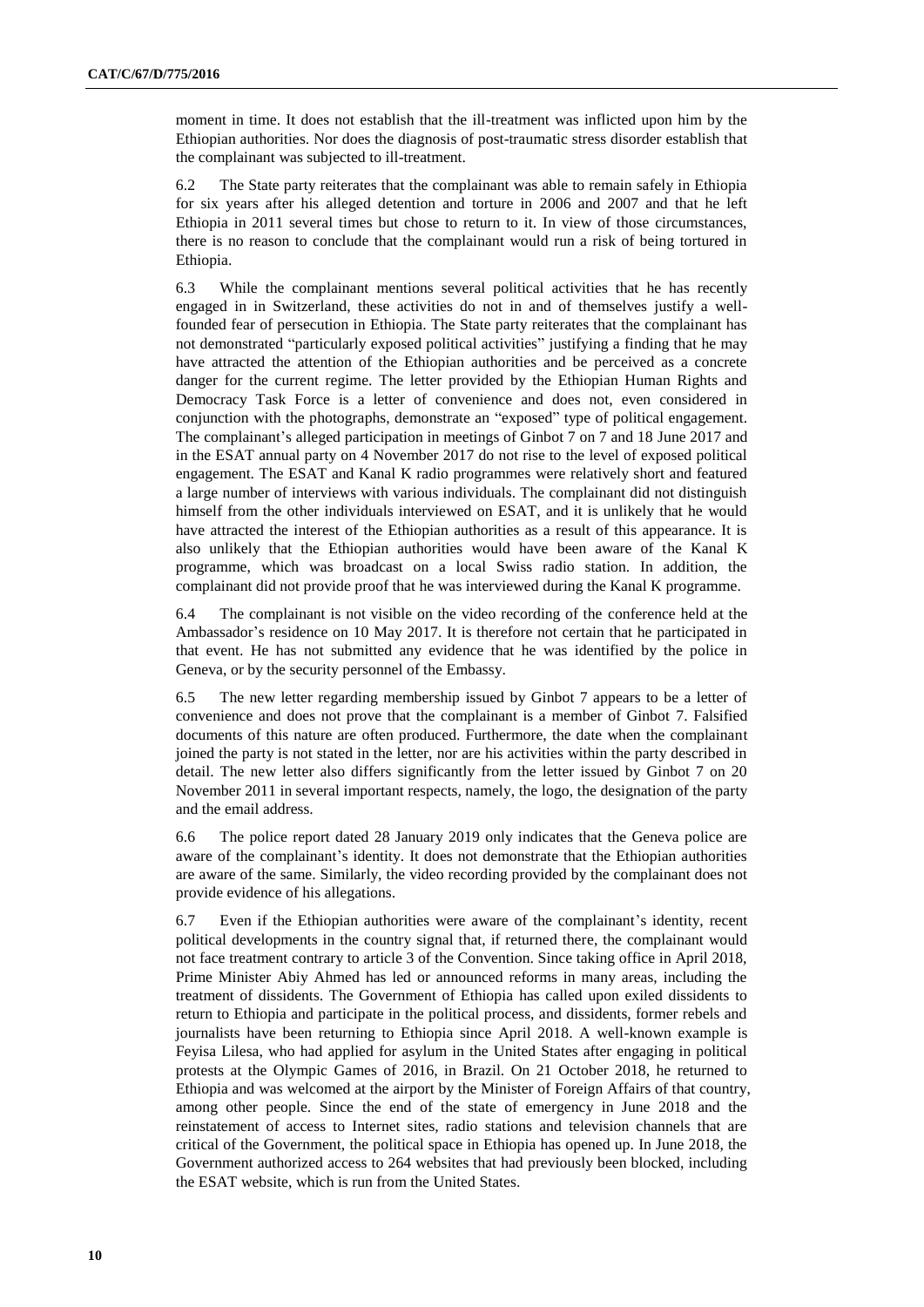6.8 Since April 2018, thousands of political prisoners have been freed, and Maekelawi prison, notorious for being a place where acts of torture used to be committed, has been closed. Mr. Ahmed, formerly a high-ranking official in the Information Network Security Agency, has carried out reforms to modify the Agency's practices and structure. In June 2018, the Directory of the National Intelligence and Security Service was dismissed. On 12 November 2018, arrest warrants were issued for 36 national security officials, and the defendants had to appear before the Federal High Court in Addis Ababa to respond to accusations of having subjected detainees to ill-treatment. Moreover, the Minister of Justice, Berhanu Segaye, announced that the former management of the National Intelligence and Security Service was responsible for conducting an attack on the Prime Minister on 23 June 2018. On 15 November 2018, Yared Zerihun, the former Acting Director of the National Intelligence and Security Service, and Gudeta Olana, the head of the security division at State-owned Ethio Telecom, were arrested.

6.9 The leader of Ginbot 7, Mr. Tsege, who had been detained since 2014 and was on death row, was pardoned and freed in May 2018, together with 575 other detainees. Mr. Tsege then returned to the United Kingdom of Great Britain and Northern Ireland, where his family lives. Similarly, the death sentence issued against Mr. Nega, who lives in exile, was quashed.

6.10 On 22 June 2018, Ginbot 7 declared that, it was laying down its arms following the reforms announced by the new Government. In early July 2018, Ginbot 7 and two other organizations were removed from the list of terrorist organizations established by the Government of Ethiopia, and in September 2018, Mr. Nega stated that Ginbot 7 would henceforth pursue its political objectives through peaceful means.

6.11 At the end of August 2018, the Government of Ethiopia announced having entered into an agreement with different opposition parties, including Ginbot 7, and the creation of a State entity charged with coordinating the disarmament, demobilization and reintegration of former combatants. In early September 2018, several media outlets reported that hundreds of former Ginbot 7 combatants had left their base in Eritrea and had returned to Ethiopia, where they had been welcomed by local authorities and communities.

6.12 On 9 September 2018, Mr. Nega returned to Ethiopia, where he was welcomed by a minister and other government representatives. Thousands of people, including supporters of Ginbot 7, gathered in central Addis Ababa and in the national stadium to celebrate his return. Mr. Nega announced that discussions would be held throughout the country to define peaceful means of action for the future.

6.13 The return of the leaders of Ginbot 7 occurred without violence. In Oromiya State, thousands of people welcomed the leaders of the party while waving the former Ethiopian flag, which had been used during protests against the former regime. No harm came to the participants, whereas in March 2018, 12 activists had been arrested for having brandished that flag. Mr. Nega himself stated that the situation in Ethiopia had fundamentally changed since the nomination of Mr. Ahmed as Prime Minister. Accordingly, there is no risk of torture or ill-treatment for members or sympathizers of Ginbot 7 in Ethiopia, or for those returning to the country.

#### **Issues and proceedings before the Committee**

#### *Consideration of admissibility*

7.1 Before considering any claims submitted in a communication, the Committee must decide whether it is admissible under article 22 of the Convention. The Committee has ascertained, as it is required to do under article 22 (5) (a) of the Convention, that the same matter has not been and is not being examined under another procedure of international investigation or settlement.

7.2 In accordance with article 22 (5) (b) of the Convention, the Committee shall not consider any communication from an individual unless it has ascertained that the individual has exhausted all available domestic remedies. The Committee notes that, in the present case, the State party has not challenged the admissibility of the communication.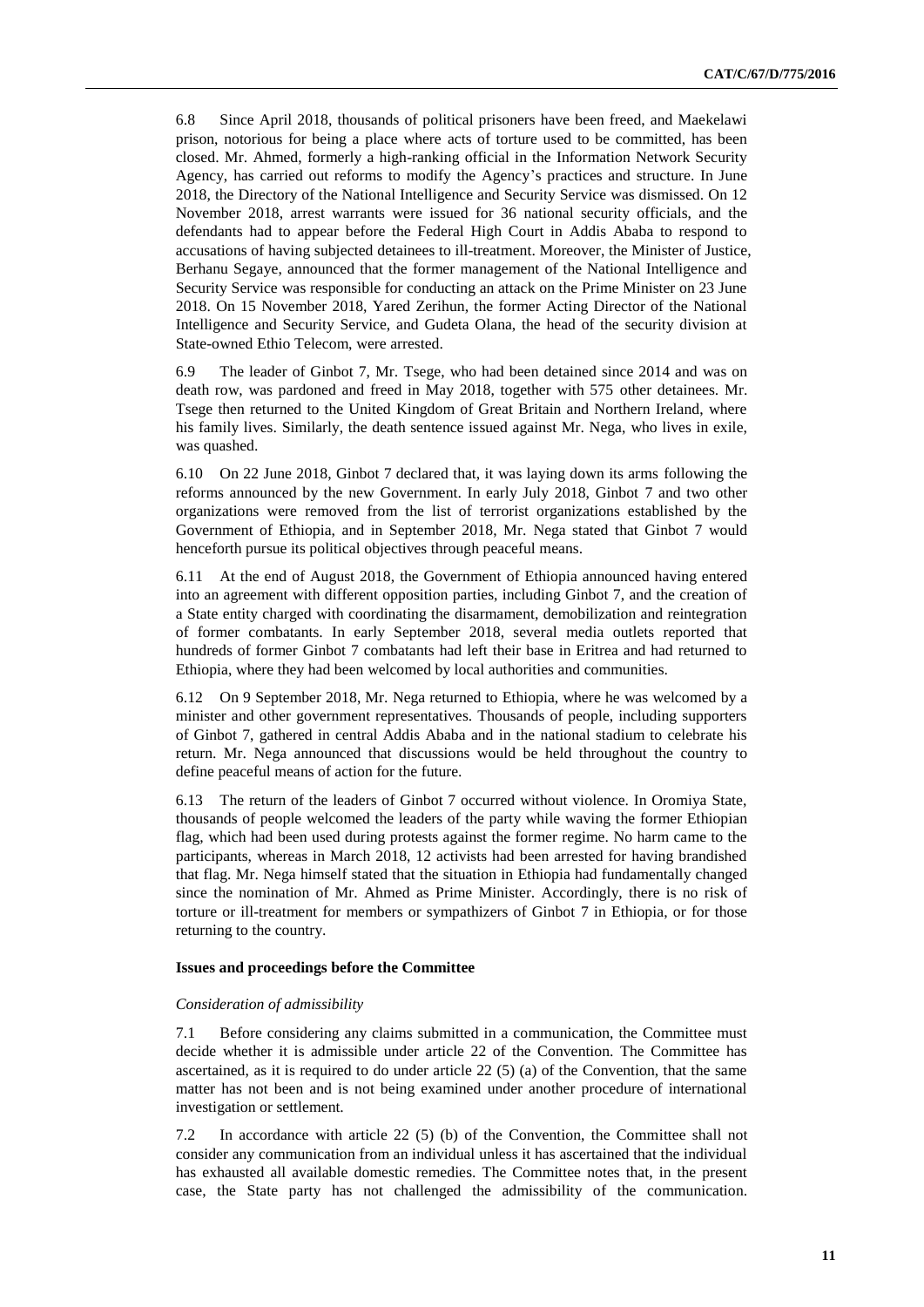Consequently, the Committee finds no obstacle to admissibility and declares the communication admissible.

#### *Consideration of the merits*

8.1 In accordance with article 22 (4) of the Convention, the Committee has considered the communication in the light of all the information made available to it by the parties.

8.2 The issue before the Committee is whether the forced removal of the complainant to Ethiopia would constitute a violation of the State party's obligation under article 3 of the Convention not to expel, return ("refouler") or extradite a person to another State where there are substantial grounds for believing that that person would be in danger of being subjected to torture.

8.3 In the present case, the Committee must evaluate whether there are substantial grounds for believing that the complainant would be personally at risk of being subjected to torture upon return to Ethiopia. In assessing that risk, the Committee must take into account all relevant considerations, pursuant to article 3 (2) of the Convention, including the existence of a consistent pattern of gross, flagrant or mass violations of human rights.<sup>11</sup> However, the Committee recalls that the aim of the determination is to establish whether the individual concerned would be personally at a foreseeable and real risk of being subjected to torture in the country to which he or she would be returned.<sup>12</sup> It follows that the existence of a pattern of gross, flagrant or mass violations of human rights in a country does not as such constitute sufficient reason for determining that a particular person would be in danger of being subjected to torture on return to that country; additional grounds must be adduced to show that the individual concerned would be personally at risk.<sup>13</sup> Conversely, the absence of a consistent pattern of flagrant violations of human rights does not mean that a person might not be subjected to torture in his or her specific circumstances.<sup>14</sup>

8.4 The Committee recalls its general comment No. 4 (2017) on the implementation of article 3 of the Convention in the context of article 22, according to which the nonrefoulement obligation exists whenever there are "substantial grounds" for believing that the person concerned would be in danger of being subjected to torture in a State to which he or she is facing deportation, either as an individual or as a member of a group that may be at risk of being tortured in the State of destination. The Committee recalls that "substantial grounds" exist whenever the risk of torture is "foreseeable, personal, present and real". 15 Indications of personal risk may include, but are not limited to: (a) ethnic background; (b) political affiliation or political activities of the complainant; (c) arrest without guarantee of a fair treatment and trial; (d) previous torture; (e) incommunicado detention or other form of arbitrary and illegal detention in the country of origin; (f) clandestine escape from the country of origin following threats of torture; (g) religious affiliation; and (h) violations of the right to freedom of thought, conscience and religion.<sup>16</sup>

8.5 The Committee also recalls that the burden of proof is on the complainant, who must present an arguable case, that is, submit circumstantiated arguments showing that the danger of being subjected to torture is foreseeable, present, personal and real.<sup>17</sup> However, when complainants are in a situation where they cannot elaborate on their case, such as when they have demonstrated that they have no possibility of obtaining documentation relating to their allegation of torture or have been deprived of their liberty, the burden of proof is reversed, and the State party concerned must investigate the allegations and verify the information on which the complaint is based.<sup>18</sup> The Committee further recalls that it gives considerable weight to findings of fact made by organs of the State party concerned;

<sup>11</sup> See, inter alia, *E.T. v. the Netherlands* [\(CAT/C/65/D/801/2017\)](http://undocs.org/en/CAT/C/65/D/801/2017), para. 7.3.

<sup>12</sup> *E.T. v. the Netherlands*, para. 7.3*.*

<sup>13</sup> *Y.G. v. Switzerland*, [\(CAT/C/65/D/822/2017\)](http://undocs.org/en/CAT/C/65/D/822/2017), para. 7.2.

<sup>14</sup> Ibid.

<sup>&</sup>lt;sup>15</sup> General comment No. 4 (2017) on the implementation of article 3 of the Convention in the context of article 22, para. 11.

<sup>16</sup> Ibid., para. 45.

<sup>17</sup> See, inter alia, *E.T. v. the Netherlands*, para. 7.5.

<sup>&</sup>lt;sup>18</sup> General comment No. 4 (2017), para. 38.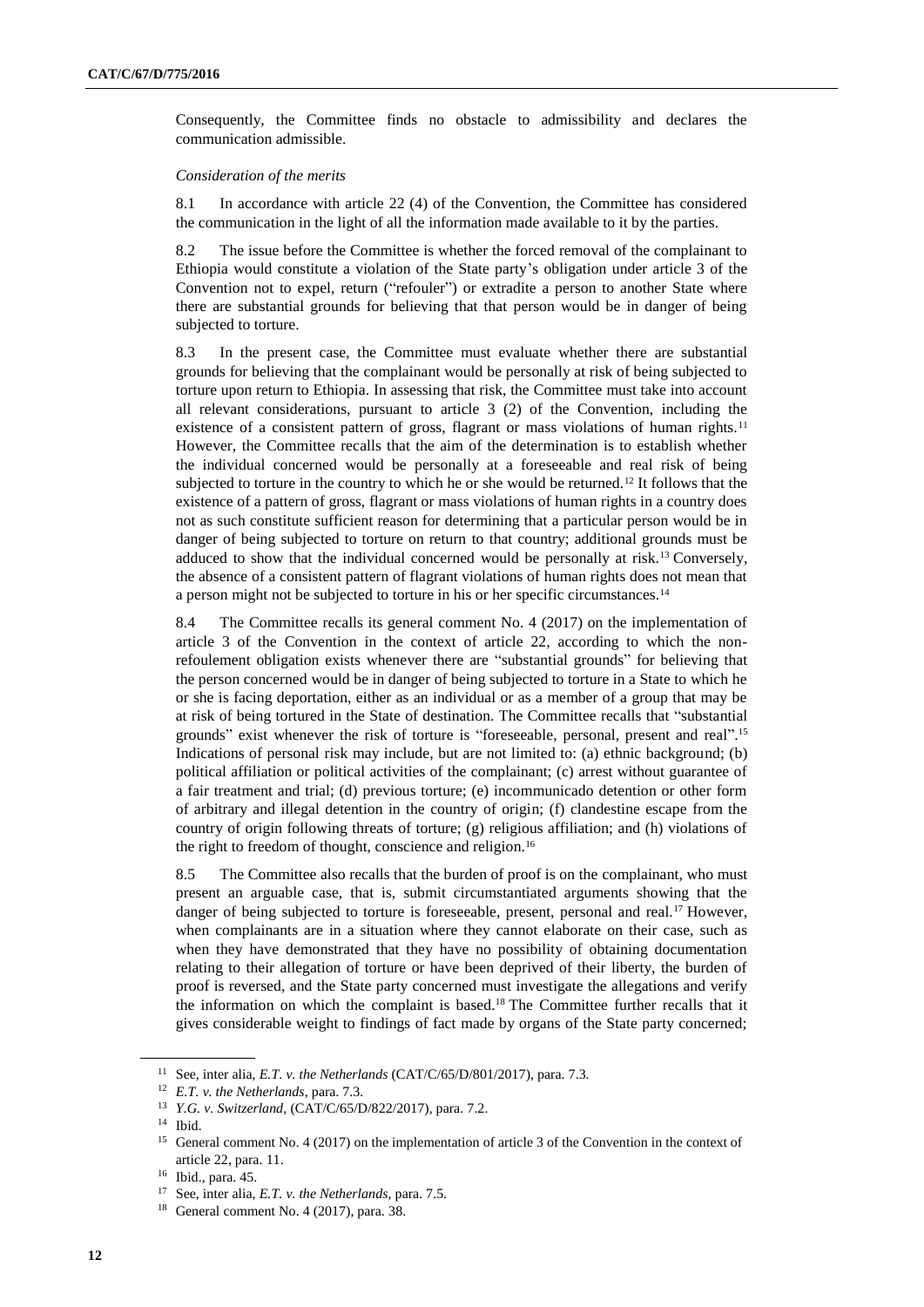however, it is not bound by such findings. It follows that the Committee will make a free assessment of the information available to it in accordance with article 22 (4) of the Convention, taking into account all the circumstances relevant to each case.<sup>19</sup>

8.6 The Committee notes the complainant's claim that he fears being arrested upon arrival in Ethiopia and being tortured, given his political involvement with Ginbot 7 and its predecessor, the Kinijit party. It also notes the complainant's allegations that he was imprisoned in October 2006 and tortured as a result of his activities within the Kinijit party, before being released in February 2007. It further notes the complainant's claims that he was taken into police custody several times because of his activities within Ginbot 7 and that he left Ethiopia in 2013 for fear of being reported to the police by his supervisor. The Committee notes the complainant's assertions regarding his continued activities within Ginbot 7 while in Switzerland. It also notes the complainant's claims that the credibility determination of the Swiss asylum authorities was erroneous because his description of relevant events was detailed and consistent; that the Swiss authorities should have ordered a medical examination for signs of torture, given that he had provided photographs of the scars on his back; that the Ethiopian authorities have declared Ginbot 7 a terrorist organization and target members of dissidents groups; and that he has a sufficiently high profile to attract the attention of the Ethiopian authorities. Lastly, it takes note the various documents that the complainant has provided to substantiate his claims, including medical reports, letters from Ginbot 7 and photographs of his political activities.

8.7 Furthermore, the Committee notes the State party's position that the complainant's account of having been imprisoned and tortured was vague and evasive and is therefore not credible. It also notes the State party's observation that the complainant claimed to have left Ethiopia several times in 2011 with a valid passport and was able to return to that country without encountering problems with the authorities. It further notes the State party's position that the complainant's activities in Switzerland do not establish that he would face a risk of torture upon return to Ethiopia. The Committee notes that, according to the State party, conditions for dissidents in Ethiopia have vastly improved since Mr. Ahmed became Prime Minister, in April 2018. In this regard, it also notes the State party's observation that, in 2018, the Government of Ethiopia lifted the ban on Ginbot 7 and welcomed exiled dissidents back to the country.

8.8 The Committee recalls that it must ascertain whether the complainant would currently face a risk of being subjected to torture in Ethiopia. <sup>20</sup> While noting the complainant's assertion that he was detained and tortured in that country from late 2006 to early 2007 because of his activities within the Kinijit party, the Committee also notes that the complainant was able to leave and return to Ethiopia safely several times in 2011. The Committee recalls that, when complainants request a medical examination to prove allegations that they have been tortured, such an examination should, in principle, be conducted regardless of the authorities' assessment of the credibility of the allegation. This ensures that the authorities deciding on a case of forcible return are able to complete the assessment of the risk of torture objectively, based on the results of the medical examination, without any reasonable doubt.<sup>21</sup> However, the Committee also recalls that, although ill-treatment suffered in the past is one element to consider, the principal aim of its assessment is to determine whether the complainant currently runs the risk of being subjected to torture if returned to Ethiopia.<sup>22</sup> In the particular circumstances of the present case, the Committee notes that, approximately 6.5 years elapsed between the time of the alleged torture and the request for the medical examination in 2013, and it does not necessarily follow that, after that period of time, the complainant would still have been at risk of being subjected to torture if returned to Ethiopia.

8.9 Regarding the complainant's assertion that his activities within Ginbot 7 would place him at risk of being arrested by the secret service upon return and tortured, the Committee observes that, in June 2018, Ginbot 7 announced that it was abandoning its

<sup>19</sup> Ibid., para. 50.

<sup>20</sup> See, inter alia, *G.B.M. v. Sweden* (CAT/C/49/D/435/2010), para. 7.7.

<sup>21</sup> See, inter alia, *S.S.B. v. Denmark* (CAT/C/60/D/602/2014), para. 8.7.

<sup>22</sup> *S.S.B. v. Denmark*, para. 8.7.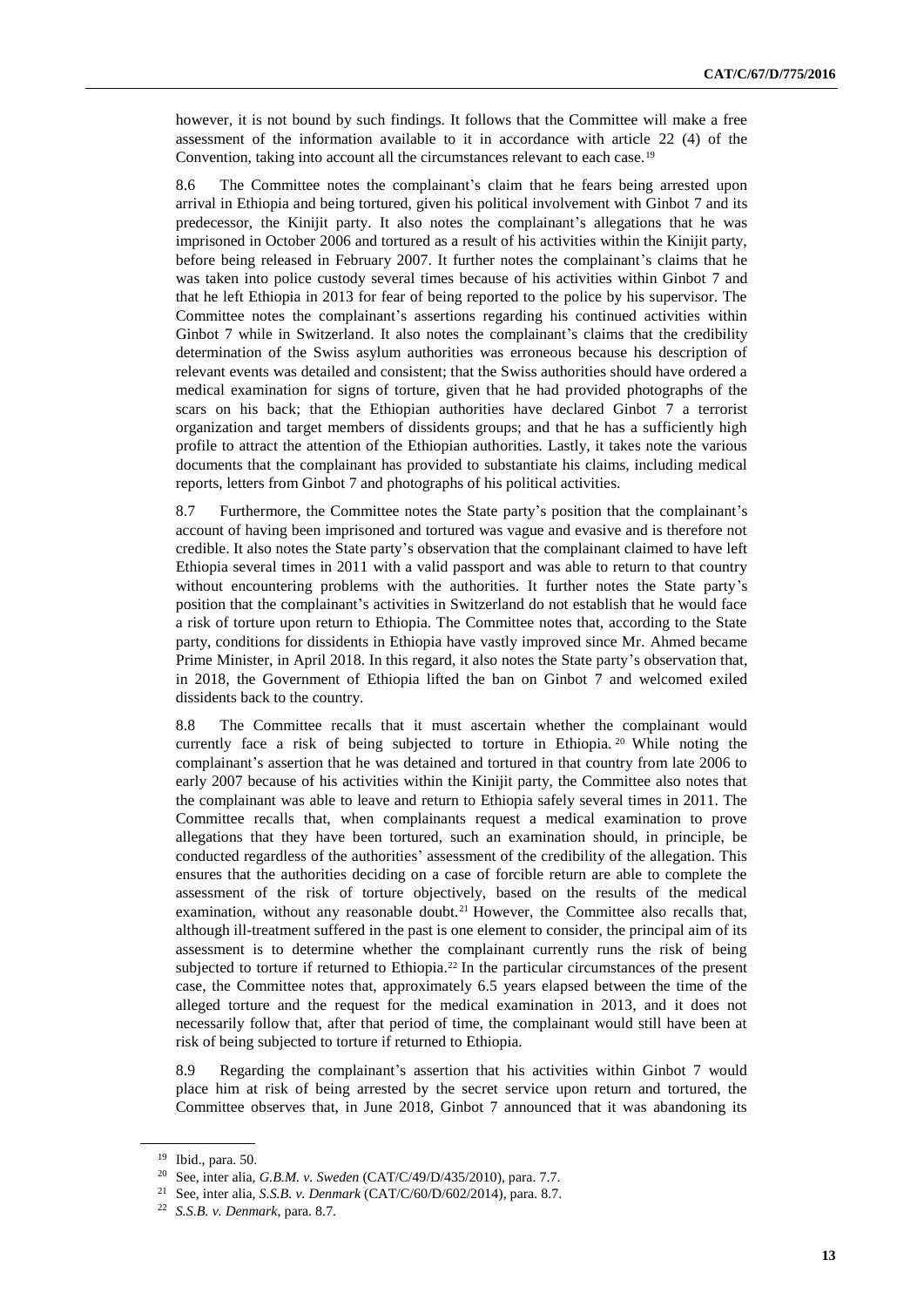armed fight against the Government of Ethiopia as a result of the latter's planned reforms. It notes that, in July 2018, the Government of Ethiopia removed Ginbot 7 from its list of terrorist organizations. <sup>23</sup> The Committee observes that, in May 2018, the President of Ethiopia pardoned Mr. Tsege, the Secretary-General of Ginbot 7, and freed him from detention.<sup>24</sup> While noting the complainant's claims that the Government of Ethiopia arrests exiled dissidents upon their return to the country, the Committee observes that, in 2018, the Government granted amnesty to exiled Ethiopians who had been considered terrorists and political opponents and that the Prime Minister invited them to return to the country and pursue political life in a peaceful manner.<sup>25</sup> The Committee takes note of reports indicating that thousands of prisoners have been pardoned under the amnesty law<sup>26</sup> and that concrete steps have been taken to ensure accountability for human rights violations by State officials.<sup>27</sup> While noting the complainant's fears that he would be targeted by the Ethiopian authorities because he had been photographed alongside Ginbot 7 leader Mr. Nega, the Committee observes that the latter returned to Ethiopia in September 2018 after all charges against him had been dropped and that he was welcomed back to the country by highranking government officials.<sup>28</sup> While noting also the complainant's claim that his radio interviews on ESAT would place him at risk of persecution in Ethiopia, the Committee notes that, in 2018, the Government dropped all pending charges against bloggers, journalists and diaspora-based media organizations, including ESAT, which reopened in Addis Ababa in June 2018.<sup>29</sup>

8.10 The Committee notes the author's argument that, in January 2019, the Federal Administrative Court upheld the asylum appeal of an individual who had claimed to have been imprisoned and tortured in Ethiopia because of dissident activities within the All Amhara People's Organization and who had continued political activities against the Government of Ethiopia while in Switzerland. The Committee also notes that the Court concluded that, despite promising government reforms in Ethiopia, the situation in Ethiopia might become unstable again and that the future situation of political activists in the country was therefore unclear. However, the Committee recalls that it must examine whether the complainant currently faces a foreseeable risk of personal harm in Ethiopia. The Committee does not base its assessment on a hypothetical risk that individuals in the complainant's situation could face if the regime, which has been in power for more than one year, destabilizes the political situation in the future. The Committee further notes that, in a separate decision also issued in January 2019, the Court denied the asylum application of an Ethiopian national who had alleged that he would face a risk in Ethiopia as a member of Ginbot 7 and because of his related political activities in Switzerland.<sup>30</sup> In that decision, after examining relevant reports, the Court considered that the situation in Ethiopia had fundamentally changed under the new Government.

8.11 Taking into account the aforementioned changes in the specific situation of members of Ginbot 7 in Ethiopia and the fact that the complainant was able to safely leave Ethiopia and return to it several times in 2011, the Committee considers that the information that the complainant provided does not suffice to establish substantial grounds for believing that, if returned to Ethiopia today, he would face a foreseeable, personal, present and real risk of being subjected to torture.

<sup>23</sup> See, inter alia, Human Rights Watch, "Ethiopia", in *[World Report 2019: E](https://www.hrw.org/world-report/2019/country-chapters/ethiopia)vents of 2018* (New York, 2019).

<sup>&</sup>lt;sup>24</sup> See BBC News, "Ethiopia [frees abducted Briton Andargachew Tsege](https://www.bbc.com/news/world-africa-44278158) on death row", 29 May 2018.

<sup>&</sup>lt;sup>25</sup> See, inter alia, Reuters, "Ethiopia offers amnesty [to recently freed political prisoners"](https://www.reuters.com/article/us-ethiopia-prisoners/ethiopia-offers-amnesty-to-recently-freed-political-prisoners-idUSKBN1KA1U0), 20 July 2018; and International Crisis Group, ["Managing Ethiopia's unsettled transition"](https://www.crisisgroup.org/africa/horn-africa/ethiopia/269-managing-ethiopias-unsettled-transition), Report No. 269, 21 February 2019.

<sup>26</sup> See, inter alia, Reuters, ["Abiy's Ethiopia pardons 13,000 accused of treason or terrorism"](https://www.reuters.com/article/us-ethiopia-politics-idUSKCN1PG1IZ), 22 January 2019.

<sup>&</sup>lt;sup>27</sup> See, inter alia, Amnesty International, "Ethiopia: arrest of dozens of security officials a first step [towards accountability"](https://www.amnesty.org/en/latest/news/2018/11/ethiopia-arrest-of-dozens-of-security-officials-a-first-step-towards-accountability/), 12 November 2018.

<sup>&</sup>lt;sup>28</sup> See, inter alia, Reuters, ["After years in exile, an Ethiopian politician returns home with hope and fear"](https://www.reuters.com/article/us-ethiopia-democracy-insight/after-years-in-exile-an-ethiopian-politician-returns-home-with-hope-and-fear-idUSKCN1NC0JD), 7 November 2018.

<sup>29</sup> See, inter alia, Human Rights Watch, "Ethiopia", in *[World Report 2019: Events of 2018](https://www.hrw.org/world-report/2019/country-chapters/ethiopia)*; and Freedom House, [Freedom in the World 2019,](https://freedomhouse.org/report/freedom-world/2019/ethiopia) "Ethiopia".

<sup>30</sup> Switzerland, Federal Administrative Court, decision E-4254/2017, 8 January 2019.